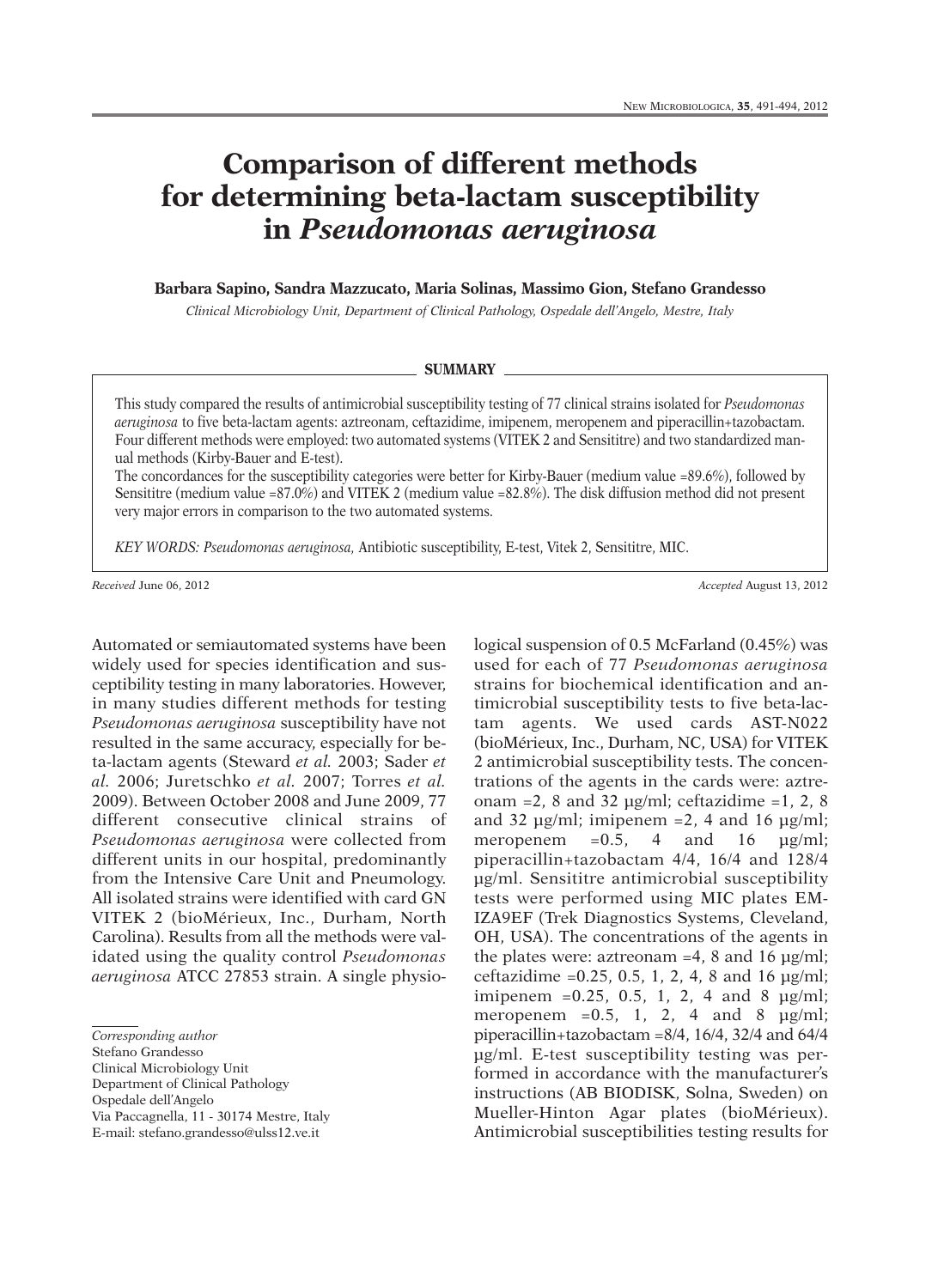|            |   | E-test | Kirby-Bauer | <i>Sensititre</i> | VITEK 2 |
|------------|---|--------|-------------|-------------------|---------|
|            |   | $(\%)$ | (%)         | $(\%)$            | $(\%)$  |
| ATM        | S | 71.4   | 74.0        | 71.4              | 57.1    |
|            | Ī | 11.7   | 9.1         | 11.7              | 19.5    |
|            | R | 16.9   | 16.9        | 16.9              | 23.4    |
| CAZ        | S | 68.8   | 87.0        | 64.9              | 72.7    |
|            | Ī | 16.9   | 1.3         | 16.9              | 13.0    |
|            | R | 14.3   | 11.7        | 18.2              | 14.3    |
| IMI        | S | 63.6   | 84.4        | 79.2              | 83.1    |
|            | T | 20.8   |             | 3.9               | 9.1     |
|            | R | 15.6   | 15.6        | 16.9              | 7.8     |
| <b>MEM</b> | S | 79.2   | 81.8        | 83.1              | 88.3    |
|            | T | 1.3    | 2.6         | 5.2               | 1.3     |
|            | R | 19.5   | 15.6        | 11.7              | 10.4    |
| TZP        | S | 84.4   | 84.4        | 89.6              | 93.5    |
|            | R | 15.6   | 15.6        | 10.4              | 6.5     |
|            |   |        |             |                   |         |

| <b>TABLE 1 - Susceptibilities of 77 clinical isolates of</b> |  |  |  |  |  |  |  |  |
|--------------------------------------------------------------|--|--|--|--|--|--|--|--|
| Pseudomonas aeruginosa                                       |  |  |  |  |  |  |  |  |
| according to CLSI 2011, calculated for 4 methods.            |  |  |  |  |  |  |  |  |

S = susceptible, I = intermediate, R = resistant; ATM = aztreonam, CAZ = ceftazidime,IMI = imipenem, MEM = meropenem, TZP = piperacillin+tazobactam.

Susceptibility Categories according to criteria CLSI 2011 are shown in Table 1. For the E-test method, piperacillin+tazobactam had major activity with a susceptibility of 84.4%, followed by meropenem (79.2%), aztreonam (71.4%) and ceftazidime (68.8%). Imipenem had the worst susceptibility (63.6%). The concordance of the susceptibility categories was calculated with three different methods: Kirby-Bauer, Sensititre and VITEK 2 compared with E-test, chosen as the reference method. The agar disk-diffusion method showed a good agreement with piperacillin+tazobactam, meropenem and aztreonam (SIR category values were 100%, 94.8% and 92.2% respectively). The SIR categories for ceftazidime and imipenem were 81.8% and 79.2% respectively. The calculated percentages for this agent were lower for each method whereas only the E-test reported a high intermediate susceptibility of 20.8%. The medium value calculated for all agents with Kirby-Bauer method was 89.6%, particularly for the results of imipenem testing. The Sensititre results were in agreement with E-test for piperacillin+ tazobactam (94.8%), being slightly lower than

the limit for aztreonam (89.6%), ceftazidime (88.3%), meropenem (85.7%), and imipenem (76.6%). The medium value calculated for all agents with Sensititre was 87.0%, resulting to be slightly lower than the disk-diffusion calculated result. The comparison of the automated system VITEK 2 SIR categories with E-test resulted in lower percentages: piperacillin+tazobactam 90.9%, meropenem 89.6%, ceftazidime 85.7%, aztreonam 77.9% and imipenem 70.1%. The medium value calculated for all agents with VITEK 2 was 82.8%, resulting to be the lowest for all three methods compared.

The automated methods and Kirby-Bauer results were compared with E-test results and different types of errors were revealed: very major error (VM), major error (MA) and minor error (MI). The results were considered acceptable when VM was  ${\le}3\%,$  MA+MI was  ${<}7\%$  and categories concordance was <90% (Jorgensen 1993). The agar disk-diffusion as shown in Table 2 did not present very major errors (false susceptibility) with the exception of meropenem which still demonstrated an acceptable level (1.3%) with no major errors (false resistant) for any molecule, confirming the good correlation with Etest. Sensititre reported 5.2% VM errors for meropenem and for piperacillin+tazobactam and presented MA errors for ceftazidime (3.9%), meropenem (2.6%) and imipenem (1.3%), thus further disclosing many MI errors for imipenem (22.1%). VITEK 2 showed high percentages of VM errors, particularly for piperacillin+ tazobactam  $(9.1\%)$  and meropenem  $(7.8\%)$ ; VITEK 2 presented acceptable MA errors for aztreonam and ceftazidime (1.3%) and numerous MI errors for aztreonam (20.8%) and imipenem (29.9%). It is important to remember that there is not an intermediate category for piperacillin+tazobactam, so therefore only a difference of  $\pm 1$  dilution of MIC could be considered a "very major error". From the results reported in Table 2, we can deduce that the Kirby-Bauer demonstrated good performances. We found piperacillin+tazobactam to be the most critical antimicrobial agent for both automated systems, followed by meropenem and no imipenem as was expected from the data previously described. We analyzed MICs distribution calculated for all five agents and confirmed the most potent *in vitro* activity of meropenem *ver-*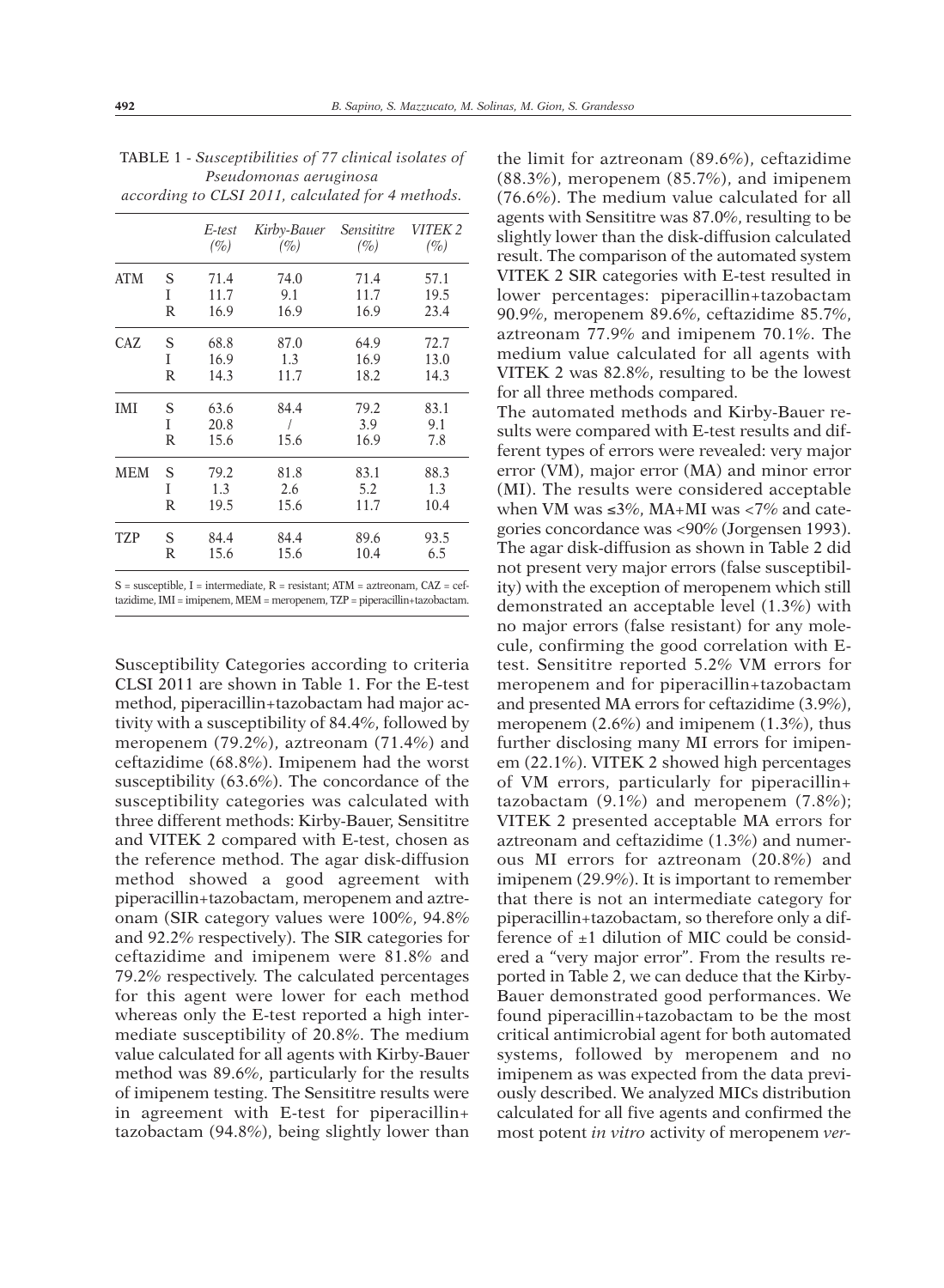TABLE 2 - *Comparison with E-test to evidence very major errors (VM = false susceptibility), major errors (MA = false resistant) and minor errors (MI = errors with intermediate results).*

|            |    | Kirby-Bauer<br>$(\%)$ | Sensititre<br>$(\%)$ | VITEK 2<br>$(\%)$ |
|------------|----|-----------------------|----------------------|-------------------|
| <b>ATM</b> | VM | 0                     | 0.0                  | 0.0               |
|            | MA | 0                     | 0.0                  | 1.3               |
|            | МI | 7.8                   | 10.4                 | 20.8              |
| <b>CAZ</b> | VM | 0                     | 0.0                  | 1.3               |
|            | MA | 0                     | 3.9                  | 1.3               |
|            | МI | 18.2                  | 7.8                  | 11.7              |
| IMI        | VM | 0                     | 0.0                  | 0.0               |
|            | MA | 0                     | 1.3                  | 0.0               |
|            | MI | 20.8                  | 22.1                 | 29.9              |
| MEM        | VM | 1.3                   | 5.2                  | 7.8               |
|            | MA | $\boldsymbol{0}$      | 2.6                  | 0.0               |
|            | MI | 3.9                   | 6.5                  | 2.6               |
| <b>TZP</b> | VM | 0                     | 5.2                  | 9.1               |
|            | MA | 0                     | 0.0                  | 0.0               |

ATM = aztreonam, CAZ = ceftazidime, IMI = imipenem, MEM = meropenem, TZP = piperacillin+tazobactam.

*sus* imipenem against Gram-negative microorganisms (MICs medium values was 0.5-1 µg/ml for meropenem against 1-2 µg/ml for imipenem). We noted many clustered concentrations for imipenem near the breakpoint of 4 µg/ml. Many concentrations for meropenem were distant from breakpoints with low minor errors reported; 4 strains with Sensititre and 6 with VITEK 2 were incorrectly reported as susceptible instead of resistant and MICs were 3-4 times lower dilutions than those reported by E-test for the isolated strains. The Kirby-Bauer and E-test results were compared and Pearson correlation coefficients (r values) were calculated for each antimicrobial agent. Four agents presented good correlation: aztreonam and meropenem (r=- 0.93), ceftazidime (r=-0.92), piperacillin+ tazobactam (r=-0.89). As expected, we found the lowest but still acceptable correlation value for imipenem  $(r=-0.81)$ .

We did not use pre-selected bacterial strains on the basis of the MICs values to disclose more differences and errors among different systems as reported in previous studies, but chose them randomly from our routine work to monitor the methods' performance in our laboratory. For imipenem we found strains with MICs distributions near to the clinical breakpoint.

As can be seen in Table 1, only E-test imipenem demonstrated high intermediate susceptibility (20.8%). Different studies have disclosed more delicacy and degradability of imipenem than meropenem, emphasizing that attention must be given to storage of material. Imipenem is more unstable than meropenem and humidity could alter the quality of the strips thus modifying the results.

The results of our study confirm the difficulties encountered in testing beta-lactam susceptibility in automated systems, particularly with piperacillin+tazobactam (Gagliotti *et al.* 2011) and requires more attention to meropenem. During elaboration of results for only piperacillin+tazobactam in April 2011 all card bioMérieux users received a communication that confirmed the*" performance of TZP test degraded… because of no good correlation with broth-dilution reference method…"*. It could be very useful to have plates that test low dilutions (0.125-0.250 µg/ml) for meropenem.

In conclusion, this study has demonstrated a better accuracy of Sensititre compared with VITEK 2 for *Pseudomonas aeruginosa* susceptibility testing for 4 agents (aztreonam, ceftazidime, imipenem and piperacillin+tazobactam).

## **REFERENCES**

- GAGLIOTTI C., SARTI M., SABIA C., GARGIULO R., ROSSOLINI G.M., CARILLO C., CASSANI C., CIPOLLONI A.P., PEDNA F., ROSSI M.R., STORCHI INCERTI S., TESTA G., VENTURELLI C., MORO M.L. (2011). Accuracy of automated and manual systems for susceptibility testing of *Pseudomonas aeruginosa* to piperacillin and piperacillin/tazobactam. *New Microbiologica*. **34**, 97-99.
- JORGENSEN J.H. (1993). Selection criteria for an antimicrobial susceptibility testing system. *Journal of Clinical Microbiology.* **31**, 2841-2844.
- JURETSCHKO S., LABOMBARDI V.J., LERNER S.A., SCHRECKENBERGER P.C. AND THE *PSEUDOMONAS* AST STUDY GROUP. (2007). Accuracies of beta-lactam susceptibility test results for *Pseudomonas aeruginosa* with four automated systems (BD Phoenix, MicroScan WalkAway, Vitek and Vitek 2). *Journal of Clinical Microbiology*. **45**, 1339-1342.

SADER H.S., FRITSCHE T.R., JONES R.N. (2006). Accuracy